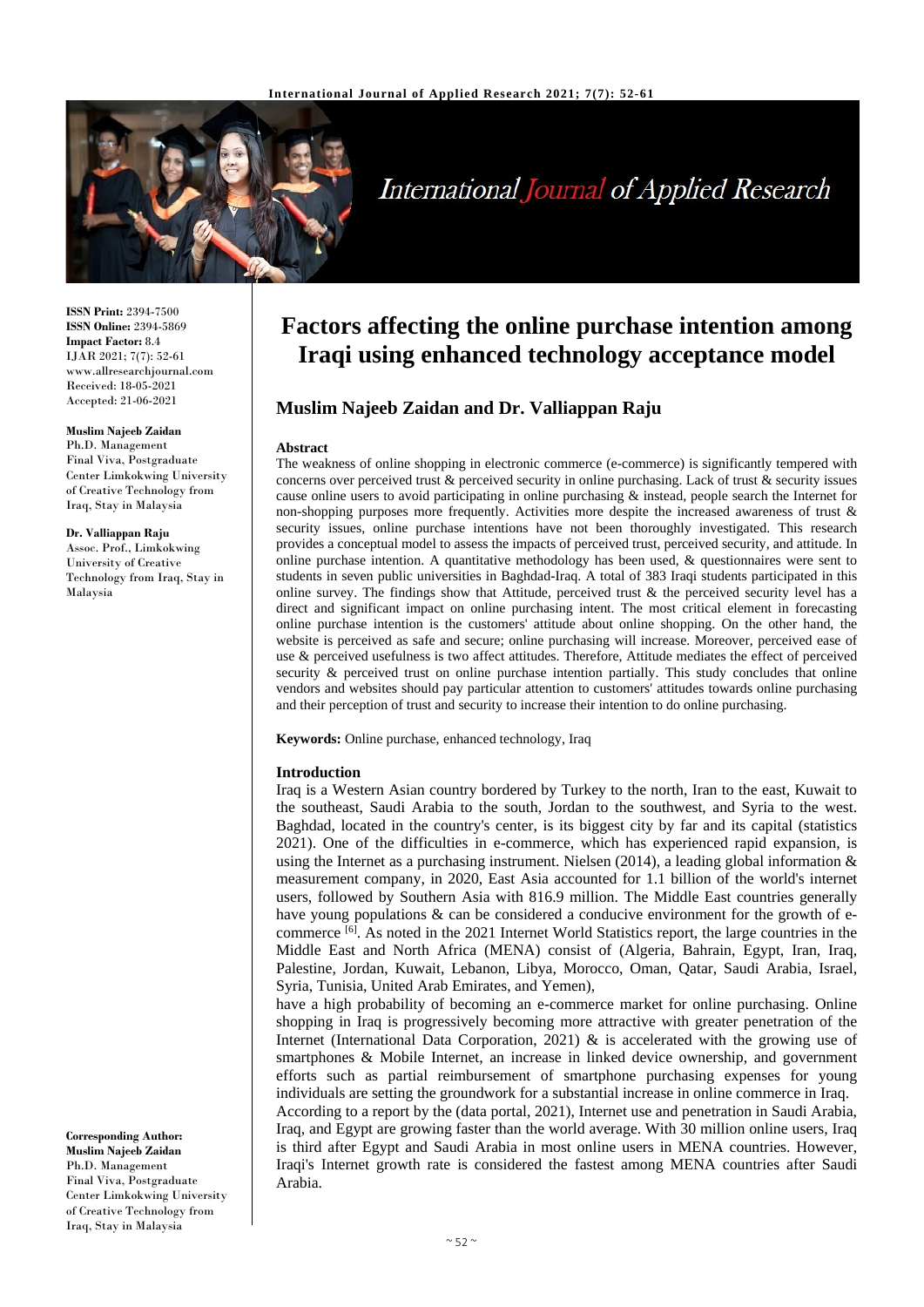| Country      | <b>Population</b> | <b>Internet Users</b> | <b>Penetration</b> |
|--------------|-------------------|-----------------------|--------------------|
| Saudi Arabia | 35.08 million     | 33.58 million         | 73%                |
| Uae          | 9.94 million      | 9.84 million          | 99%                |
| Egypt        | 103.3 million     | 59.19 million         | 57.3%              |
| Kuwait       | 4.30 million      | 4.26 million          | 99%                |
| Iraq         | 40.70 million     | 30.52 million         | 75%                |
| Morocco      | 37.13 million     | 27.6 million          | 74%                |
| Total        | 230               | 161                   |                    |

**Table 1:** Internet Users and Penetration in six MENA countries (Internet data portal 2021)

possibilities and interests for Iraqis. As part of their marketing strategy, businesses should have an online presence plan. A report by the central statistical organization of Iraq (2019) shows that about 60% of individuals in Iraq use the Internet at least once a day. On the other hand, the median age for both female & male Iraqi's is around 24 to 25 years indicating that online purchasing can catch more rapidly. Besides, this report shows that Iraqi online users mostly use the Internet for posting information or instant messages (69.1%). However, 65.4% of online users the information on goods & services, but purchasing is not mentioned as the six first everyday activities among Iraqi online users. Despite the importance of trust & security in using the Internet, studies investigating both the perceived trust & perceived security from a customer's perspective are lacking. The interrelationship between Attitude, trust, security, ease of use & usefulness has not been thoroughly examined & understood by researchers. Based on [16] had evaluated perceived trust in isolation. However, previous studies have not addressed both perceived trust & perceived security in the online purchase environment. Several researchers had attempted to study perceived security in online purchasing context like studies from  $^{[3]}$  &  $^{[13]}$ . According to  $[22]$  studied perceived security from a qualitative method. Accordingly, adopting quantitative methods to assess perceived trust and perceived security will benefit the online purchasing setting. The majority of ecommerce research has been performed in developed nations such as the United States. It demonstrates the need for more excellent research into internet behavioral concerns in developing countries. <sup>[5]</sup>. Despite the massive potential for internet shopping in Iraq, adoption is still in its early stages  $[19, 7]$ . According to  $[2]$  nations in the early stages of online shopping operations must examine the cyber landscape, namely the security and trustworthiness of online shopping websites.

The rate of development in Internet penetration has created

#### **Literature review**

Over 4.333 billion people use the Internet to access their needs through online channels & have created a digital society in the process (data portal, 2019). In 2019, 5.117 billion people worldwide use a mobile phone today, equating to roughly two-thirds of the world's total population; the number of individuals using a mobile phone grew by 124 million in the last year, equal to a 2.5 percent yearly rise. Internet users have increased by more than 8% in the last year, with more than 320 million individuals using the Internet for the first time since July 2018. Social media users have increased by about 8%, with more than a quarter of a billion people starting to use social platforms since this time last year (Digital 2019).

The fast rise of e-commerce also impacts firms that do not have an online presence  $[1-3]$ . The fast pace of technological

advances, globalization, & the augmentation of online customers' demands threatens corporate leaders' capacity to satisfy human needs without using innovation to achieve long-term aims  $[3, 4]$ . Consumers use e-commerce to access information, knowledge,  $\&$  expertise efficiently  $[5, 6, 8]$ . Ecommerce is a solution to improve competitiveness & reduce poverty in developing countries [11, 12]. Researchers at Export.gov (2018) estimated a notable e-commerce growth in Iraq, reaching USD 7.92 billion in 2017. Despite this high figure, a fast-growing economy, and rapid Internet use, ecommerce growth is slow in Iraq.  $[16, 14]$ ; identifying consumers' propensity to adopt online purchasing might help SME enterprise business owners improve their ecommerce platform business, perhaps increasing revenues.  $[1, 7]$ . Using online shopping may increase competition for online merchants, who must meet several critical success characteristics to entice customers to purchase online. According to research, perceived trust in a website is a critical element influencing online purchase intentions. [7, 8]. Other studies by  $[16, 17, 18]$  focus on perceived security by online users as the primary critical success of online customers. Lack of online purchase or sales in Iraq continues to impact organizational profitability  $[11]$ negatively. E-commerce purchase growth in Iraq remains low with a value of \$1.5 billion (17%) compared to the value growth for the East & North Africa (MENA), which is \$9 billion  $[5, 9]$ . The fundamental business issue is that some Iraqi business owners lack e-commerce abilities to meet the expectations of an increasing number of online clients. The specific business issue is that sure small and medium-sized business owners in Iraq do not understand the relationship between perceived ease of use, perceived usefulness of ecommerce platforms, and perceived usefulness of ecommerce platforms & consumers' Attitude to adopt online shopping. As the number of online shopping websites grows, so does internet customers' awareness of trust and security.  $[4, 9]$  advocates that security is a concern, whereas [10] found that lack of trust is the primary factor for Iraqi online customers avoiding online purchases. Therefore, perceived trust & perceived security maybe are determinants that eff on the future growth of online shopping in Iraq  $^{[18]}$ . In other words, people mostly avoid online purchasing because they cannot trust the online environment  $\&$  they

believe that security is not guaranteed while shopping online. A review of previous research reveals a scarcity of studies investigating both perceived trust and perceived security concurrently. To address this gap, that necessary to identify the influence of perceived trust & perceived security. The trust has been examined in studies by  $[14, 5]$ . Also, there are limited studies in identifying perceived security, such as  $^{[2]}$ .

Nonetheless, it is critical to research and investigate perceived trust and perceived security for online purchase intention. Thus, based on the views of online users, it is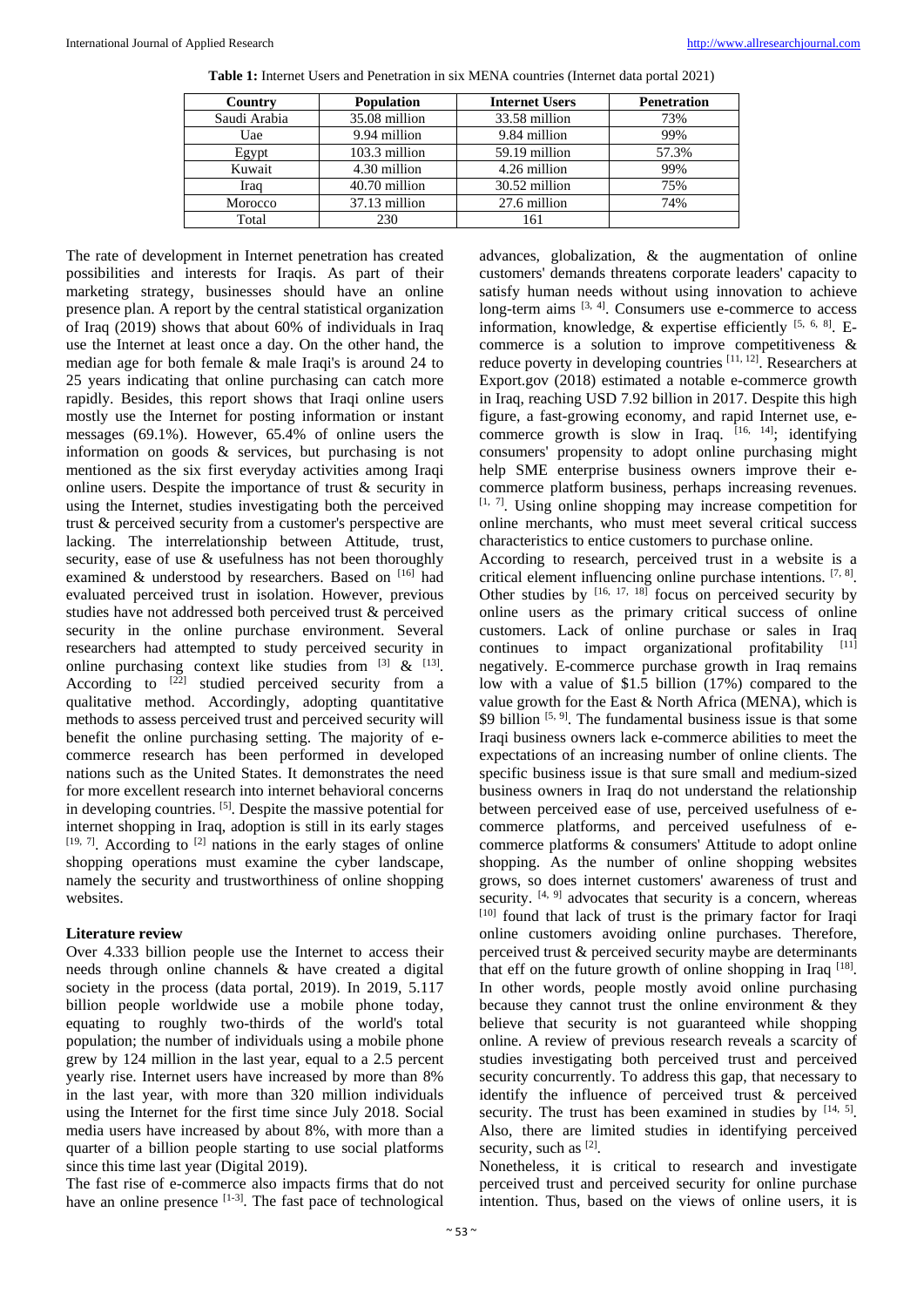necessary to assess the impacts of perceived trust and felt security on online purchases in Iraq. Finally, a conceptual model for online purchasing intents based on perceived trust and perceived security is presented & evaluated.

#### **Conceptual model & Research Hypotheses**

Perceived trust, perceived security, Attitude, & perceived ease of use and usefulness affect online purchase intention in Iraq. Five models related to online purchase intentions are reviewed in proposing a conceptual model of this study. The following sections will present the hypotheses that are derived based on reviewed models. Regarding that, a better explanation, the hypothesis of this study is described in two sections. The first section relates to relationships between online purchase intention, Attitude, perceived trust, perceived security. In contrast, the second section is related to relationships between Attitude & perceived trust, perceived security, perceived usefulness & ease of use.

#### **Hypotheses for Online Purchase Intention**

As part of this research, the online purchase intention is a dependent variable to explain intentions represent the instructions that the individual gives himself to behave in a certain way [10]. The threshold at which a customer is inclined to buy a product or service from a particular website defines online purchase intention. This study examined seven hypotheses. Online purchase intention as a dependent variable is affected by three independent variables: attitude, perceived trust, & perceived security. Also, Attitude is determined by perceived ease of use, perceived usefulness, perceived trust, & perceived security. The relationships among these variables are explained. A description of each hypothesis formation is presented in this section.

#### **Attitude**

Attitude, once activated, will automatically guide behavior to online purchases*.* Concerning the question of positive or negative feelings of consumers about doing online purchasing [22], have proposed the attitude theory, which relates to Attitude as the primary explanation of intention toward the idea. It is considered in  $TAM$  <sup>[29]</sup> as an influential factor in behavioral intention. Thus, by informing an attitude about a particular object, a person will have the intention to behave in a particular manner concerning that object, & this intention is the prime determinant of the actual behavior. According to  $[1\overline{2}]$  support a strong positive relationship between Attitude towards online purchasing & the intention to purchase online. Attitude also is a critical variable in the study by  $[20]$  & as a factor that affects online purchase intention. This result is confirmed by other studies such as  $[19, 8, 2]$ . According to  $[11]$ , understanding customer attitude toward online shopping helps marketing managers forecast online shopping traffic & evaluate the future growth of online commerce. It also indicates a positive effect of Attitude on online purchase intention. Correspondingly, this research proposes that attitudes toward online shopping are the determinant of online purchase intention. Therefore, it is hypothesized that.

**H1:** Attitude has a significant influence on Online Purchase intention Consumer attitudes are important in purchasing decisions. Consumers who shop online have higher attitude scores & this higher attitude score is directly related to online purchase.

## **Perceived trust**

Perceived trust is considered a factor that can increase the willingness to buy; people will make important buying decisions based on their trust in the product, salesperson, & company [6]. Trust is known as a prerequisite for successful commerce because consumers are hesitant to make purchases unless they trust the seller [5]. Consequently, consumer trust attracts more focus in an online environment than traditional trading businesses [5]. Trust in an online environment is essential because online shoppers & retailers cannot physically see each other during their interactions [13]. Perceived trust is one of the main concerns for online customers during online purchasing [10]. Lack of trust limits interactions between online customers & vendors. Trust in electronic commerce is a confidence level that shows how an online customer's intentions & actions are perfected during an interaction. In the study by  $[1]$ , the intention to purchase online is directly influenced by the trust in the website.

Moreover, the initial trust of online vendors directly impacts first purchase intentions [1]. Therefore, perceived trust is identified as a strong determinant of online purchasing decisions [22]. Other studies consider trusting a direct factor affecting online purchase intentions  $[22, 20, 16]$ . Hence, it is hypothesized that:

**H2:** Perceived Trust has a significant influence on Online Purchase Intention.

According to the theory by  $[2]$ , beliefs directly affect attitudes, & trust as a belief leads to Attitude toward behavior  $^{[7]}$ . Also,  $^{[16, 17]}$  confirm that trust is positively & significantly associated with online customer's attitudes toward online shopping. Several empirical studies have also demonstrated this positive relationship [12-14]. Following a similar line of argument, it is reasonable to state that

**H3:** Perceived trust has a significant influence on Attitude.

## **Perceived security**

Perceived security is different from technical security. It involves managerial, organizational & human dimensions to be more efficacious  $[2]$ . Therefore, understanding the perception of security by customers is an essential issue for successful e-commerce websites. Sometimes, an online vendor provides the best technical solutions that provide complete security, but it does not mean that an online vendor is perceived as secure. Other factors affect perceived security from a customer's view of point. Without customers' underlying perception about the website's security, the technical solutions may mean nothing [22, 24]. Therefore, perceived security is an essential factor in consumer safety, & even when consumers do not have enough information about how it works, they perceive security as a way of protecting their information during online shopping activity [22]. A strong relationship is noted between perceived security & online purchase intention in the model [23].

Moreover, research by [11] states that security is a factor that can encourage customers to conduct online shopping. In a related study on e-commerce by [21], perceived security adds to TAM to show how well it relates to actual use & attitude.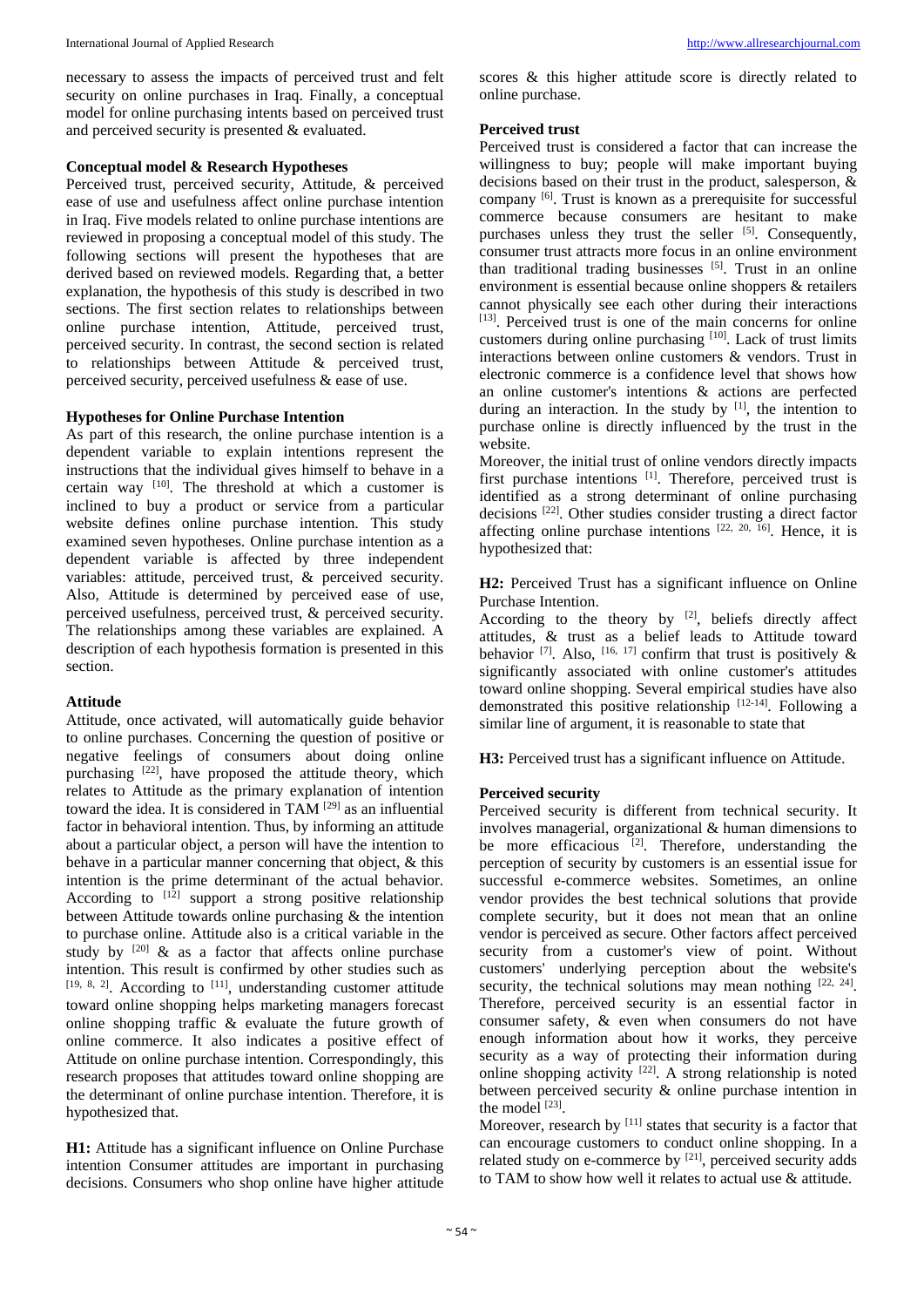A significant influence of security on actual use is found in this study. The effects of perceived security on online purchase intention seen model by  $[20]$  & this are supported in the model by  $[23]$ . Therefore, it seems that perceived security is one of the necessary factors that must be considered in online purchase intentions. As such, it is proposed that:

## **H4:** Perceived Security has a significant influence on Online Purchase Intention

On the other hand, a significant relationship between perceived security  $\&$  Attitude is found in the study by  $[2]$ . The mediation role of Attitude can be explained by the fact that buyers & sellers do not cooperate face to face in online purchasing procedures  $\&$  this increases security concerns  $^{[4]}$ . A consumer who perceives an online vendor as secure will likely form a positive attitude toward the vendor [8]. Also, studies have mentioned security as one of the factors that affect online purchases  $[22, 14]$ . Similarly,  $[1, 3]$  mention that system assurance is an influential factor in perceived security. Once customers feel secure in their online purchase activity, collectively, they will enhance their level of trust in the site. Therefore, the following hypothesis is suggested:

**H5:** Perceived Security has a significant influence on Attitude.

## **Perceived usefulness**

The TAM has extensively tested Internet acceptance, which records the usefulness of using the Internet for shopping online. Perceived usefulness is one of the variables of TAM  $[28-30]$  & is defined as the degree to which persons believe that using a specific system would increase their job performance Because perceived usefulness affects attitudes toward usability. The influence of perceived usefulness on Attitude is evaluated in related studies on online purchase intentions. According to Hubert [6], attitude toward online purchasing is significantly affected by usefulness. The line with the findings of  $\begin{bmatrix} 6 \end{bmatrix}$  as their study suggests that consumers feel favorable attitudes toward using online ticketing reservations when they believe it provides good benefits. Ghazi *et al*. [15] argue that online shopping sites that provide functions that aid consumers in making better shopping decisions will be perceived as valuable, & the Attitude toward online purchasing is formed when a website is perceived as having usefulness. Other studies have also found a significant influence of usefulness on Attitude toward online purchasing, such as those by  $[5, 8, 11]$ . Therefore, the influence of perceived usefulness on Attitude will be evaluated in this study to confirm past research results. In the basic TAM theory, there are direct effects of perceived usefulness on online purchase intention, but since this study focuses on the role of trust  $\&$  security, it reviews studies related to online purchase intention, which have eliminated this relationship such as by  $[29, 30]$ . The related hypothesis for perceived usefulness is:

**H6:** Perceived usefulness of an online shop positively influences the Attitude toward using online purchasing.

## **Perceived ease of use**

Perceived ease of use is defined as "the degree to which a person feels that utilizing a specific system would be easy" [(Davis, 1989)]. This factor is taken from TAM to predict user acceptance of various Information Technology (IT) applications in the context of e-commerce. According to TAM [28], perceived ease of use strongly affects perceived usefulness. Many studies have empirically verified perceived ease of use as a predictor of perceived usefulness [30]. Gefen [28] discusses that consumers who perceive that online shopping is easy to use usually perceive it as applicable. This result is in line with the studies by  $[29]$ , which suggest that online customers' more straightforward use of online shopping sites enhances their perception of the usefulness of online shopping. According to TAM  $[30]$ , perceived ease of use significantly affects attitudes toward online purchasing. Gefen [28] note that a technology that is perceived to be easier to use than another is more likely to be accepted by users. In contrast, the more complex a technology is perceived to be, the slower will be its rate of adoption. Although the study by <sup>[20]</sup> does not validate the impact of perceived ease of use on Attitude, more recent work by <sup>[26]</sup> confirms that online airline ticket reservation websites which are clear & understandable & require less mental effort generate ease of use perceptions among consumers & provide satisfactory attitudinal attachment to them. Other research, such as  $[29, 30]$ , has also found that perceived ease of use positively influenced consumer attitudes towards online shopping. Accordingly, the study proposes that:

**H7:** Perceived usefulness of an online shop positively influences the Attitude toward using online shopping*.*

## **Proposed Conceptual Model**

A conceptual model is proposed for this study based on the defined hypotheses. It consists of six dependent & independent variables & seven related hypotheses. (Figure 1) depicts the proposed conceptual model with its hypotheses.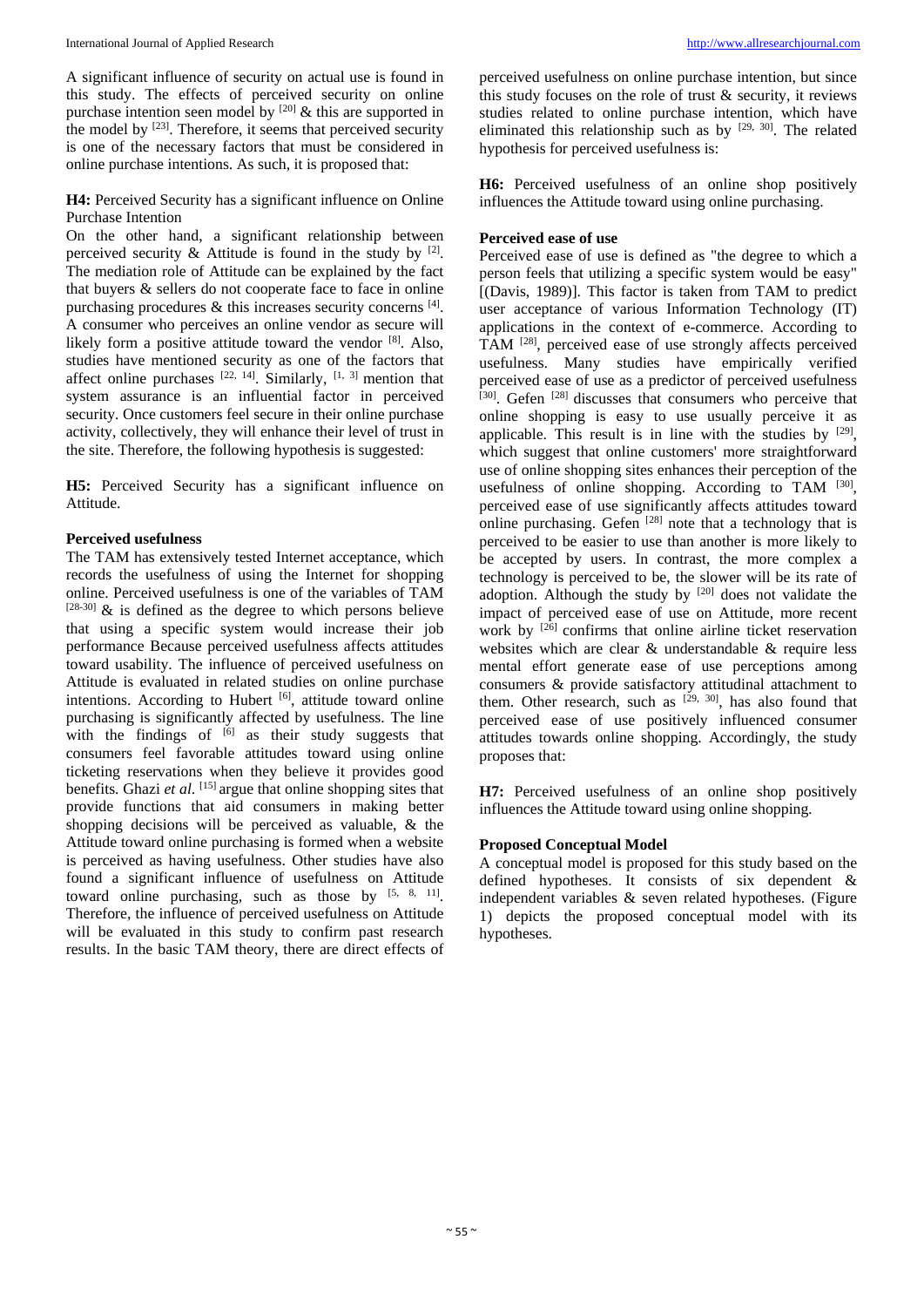

**Fig 1:** Proposed Conceptual Model with Hypotheses

## **Methodology**

This study is descriptive research as it relates to people's opinions [11]. After identifying a topic in this research, researchers gather data for hypothesis testing or answer the research questions [10]. Producing quantitative & reliable data usually can be generalized to a population, & it can be considered an essential advantage of using the quantitative approach for this research. Survey methods, experiments, laboratory, & numerical methods are different types of quantitative research. In surveys, the dependent & independent variables & the relationship between variables, the study's hypothesis, have to be identified. Will test These hypotheses in a selected sample of the population & the achieved results generalized to the whole population [10]. Hence, a survey instrument is designed to measure the research variables of this study that include online purchase intention, perceived security, perceived trust, Attitude, Perceived Ease of Use & Perceived Usefulness. A questionnaire was designed for the distributed to university students in Iraq to seek their responses on online purchasing.

## **Measurement scale**

The researcher will conduct a survey predicated on Immunology Liker Scales (strongly disagree=5, disagree=4, impartial  $=3$ , agree $=2$ , strongly agree $=1$ ) that can be employed to assess the degree of effect of these factors identified in the study. As discussed, the tool for producing quantitative data can be just a survey. The questionnaire can be something to collect both primary  $\&$  quantitative statistics. Questions are formed based on the study's

objectives & after that, and questionnaires are spread together with the essential information. Information & data gained from questionnaires have been quantitative statistics previously mentioned for this use in the prior section. Inside this phase, based on information results & this proper data model for adopting an online purchase is suggested. After identifying perceived trust & perceived security in the online purchasing environment, a conceptual model is proposed for online purchase intention by considering identified variables. And test out the hypotheses, a questionnaire has been used to collect data. The questionnaire included items on students' views regarding online purchase intention, perceived trust & perceived security, ease of use, usefulness, & Attitude. A primary questionnaire from existing scales & related questionnaires was designed & its validity & reliability checked in terms of content validity, constructs validity & pilot study. Finally, I implemented a revised survey based on feedback received. The questionnaire layout consisted of two parts. Part A relates to demographic information. Part B is on variables that affect online purchase intention, including as a dependent variable (perceived trust, perceived security, Attitude, perceived ease of use  $\&$  perceived usefulness)  $\&$ independent variables (online purchase intention). Table 3.<sup>1</sup> shows the questionnaire structure with two parts. There are 19 items with a 5-point Likert-type response scale ranging from 1 (strongly disagree) to 5 (strongly agree) for nondemography items. The questionnaire was designed and written in the English language.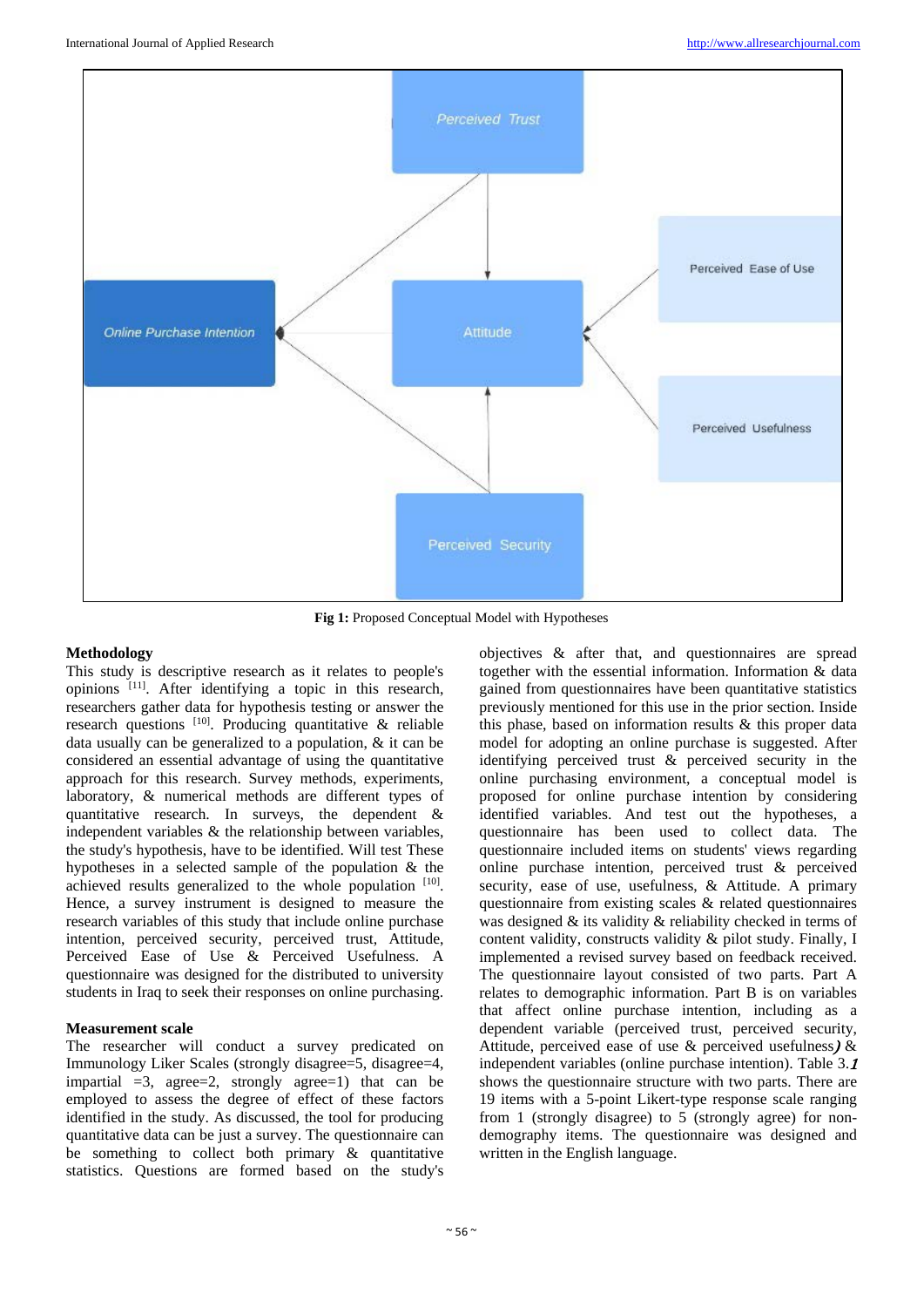| Part | <b>Factors</b>                   | Code       | No. of Items   | <b>List of Items</b> | <b>Source</b> |
|------|----------------------------------|------------|----------------|----------------------|---------------|
|      | Users' Profile                   |            |                |                      |               |
|      | <b>Online Purchase Intention</b> |            | 3              | OPI1                 |               |
|      |                                  | <b>OPI</b> |                | OPI <sub>2</sub>     | [2, 4, 6]     |
| B    |                                  |            |                | OPI3                 |               |
|      |                                  | <b>PS</b>  | $\overline{4}$ | PS <sub>1</sub>      |               |
|      | Perceived Security               |            |                | PS <sub>2</sub>      | [8, 1921]     |
|      |                                  |            |                | PS <sub>3</sub>      |               |
|      |                                  |            |                | PS <sub>4</sub>      |               |
|      | <b>Perceived Trust</b>           | PT         | 3              | PT <sub>1</sub>      |               |
|      |                                  |            |                | PT <sub>2</sub>      | [9, 11, 15]   |
|      |                                  |            |                | PT <sub>3</sub>      |               |
|      |                                  | AT         | 3              | AT1                  |               |
|      | Attitude                         |            |                | AT2                  | [3, 10, 28]   |
|      |                                  |            |                | AT3                  |               |
|      |                                  |            |                | PEU1                 |               |
|      | Perceived Ease of Use            | PEU        | 3              | PEU <sub>2</sub>     | [28, 29, 30]  |
|      |                                  |            |                | PEU <sub>3</sub>     |               |
|      |                                  | <b>UFN</b> | 3              | PU1                  |               |
|      | Usefulness                       |            |                | PU <sub>2</sub>      | [28, 29, 30]  |
|      |                                  |            |                | PU <sub>3</sub>      |               |
|      | Total                            |            | 19             |                      |               |

| <b>Table 2:</b> Structure of Questionnaire |  |
|--------------------------------------------|--|
|--------------------------------------------|--|

## **4. Findings & analysis**

Internal consistency is measured by composite reliability (CR) [10]. Composite reliability (CR) considers indicators with different loadings, whereas Cronbach's alpha provides severe underestimation of internal consistency reliability & assumed that all indicators are equally weighted [11]. Thus, this study will consider CR instead of CA. Furthermore, a researcher has followed the guideline suggested by [10] stated that internal consistency is considered satisfactory when the value is  $\geq$  70, whereas value < 0.60 indicates la ack of reliability of measures. The table shows the CR of each construct study ranges from 0.914 to 0.952 & this is above the recommended threshold value of 0.7. Thus, the internal consistency reliability of the constructs is confirmed.

**Table 3:** Results of a Measurement model

| <b>Model Construct</b>           | <b>Measurement Items</b> | Loading | CR    | <b>AVE</b> |
|----------------------------------|--------------------------|---------|-------|------------|
| Attitude                         | AT <sub>1</sub>          | 0.939   | 0.950 | 0.865      |
|                                  | AT2                      | 0.93    |       |            |
|                                  | AT3                      | 0.921   |       |            |
| <b>Online Purchase Intention</b> | OPI1                     | 0.947   | 0.941 | 0.841      |
|                                  | OPI <sub>2</sub>         | 0.893   |       |            |
|                                  | OPI3                     | 0.911   |       |            |
| Ease of Use                      | PEOU1                    | 0.932   | 0.946 | 0.853      |
|                                  | PEOU <sub>2</sub>        | 0.913   |       |            |
|                                  | PEOU <sub>3</sub>        | 0.925   |       |            |
| Perceived security               | PS <sub>1</sub>          | 0.941   | 0.952 | 0.833      |
|                                  | PS <sub>2</sub>          | 0.944   |       |            |
|                                  | PS <sub>3</sub>          | 0.931   |       |            |
|                                  | PS <sub>4</sub>          | 0.83    |       |            |
| <b>Perceived Trust</b>           | PT1                      | 0.942   | 0.941 | 0.841      |
|                                  | PT <sub>2</sub>          | 0.898   |       |            |
|                                  | PT <sub>3</sub>          | 0.912   |       |            |
| Perceived Usefulness             | PU <sub>1</sub>          | 0.939   | 0.914 | 0.78       |
|                                  | PU <sub>2</sub>          | 0.773   |       |            |
|                                  | PU <sub>3</sub>          | 0.929   |       |            |

In PLS structural model, evaluate the combined effect of exogenous variables on endogenous latent variables. Represent the amount of variance in the endogenous constructs explained by all exogenous constructs linked to it. Liébana <sup>[10]</sup> claimed that a significant emphasis in PLS analysis is on variance explained and establishing the significance of all path estimates. The R2 value ranges from 0 to 1, with the higher levels indicating higher levels of predictive accuracy  $\begin{bmatrix} 10 \\ 0 \end{bmatrix}$ . Similarly,  $\begin{bmatrix} 11 \\ 10 \end{bmatrix}$  stated that values should be high enough for the model to achieve a minimum

level of explanatory power. In this study, the smart-PLS algorithm function is used to obtain the values. The results of the structural model with values & path coefficients were depicted in the figure below. Findings revealed that perceived usefulness, ease of use, perceived trust & perceived security could explain 29.6% of the variance in Attitude. Meanwhile, Perceived Trust & Perceived Security account for 49.7% of the variance in online purchase intention.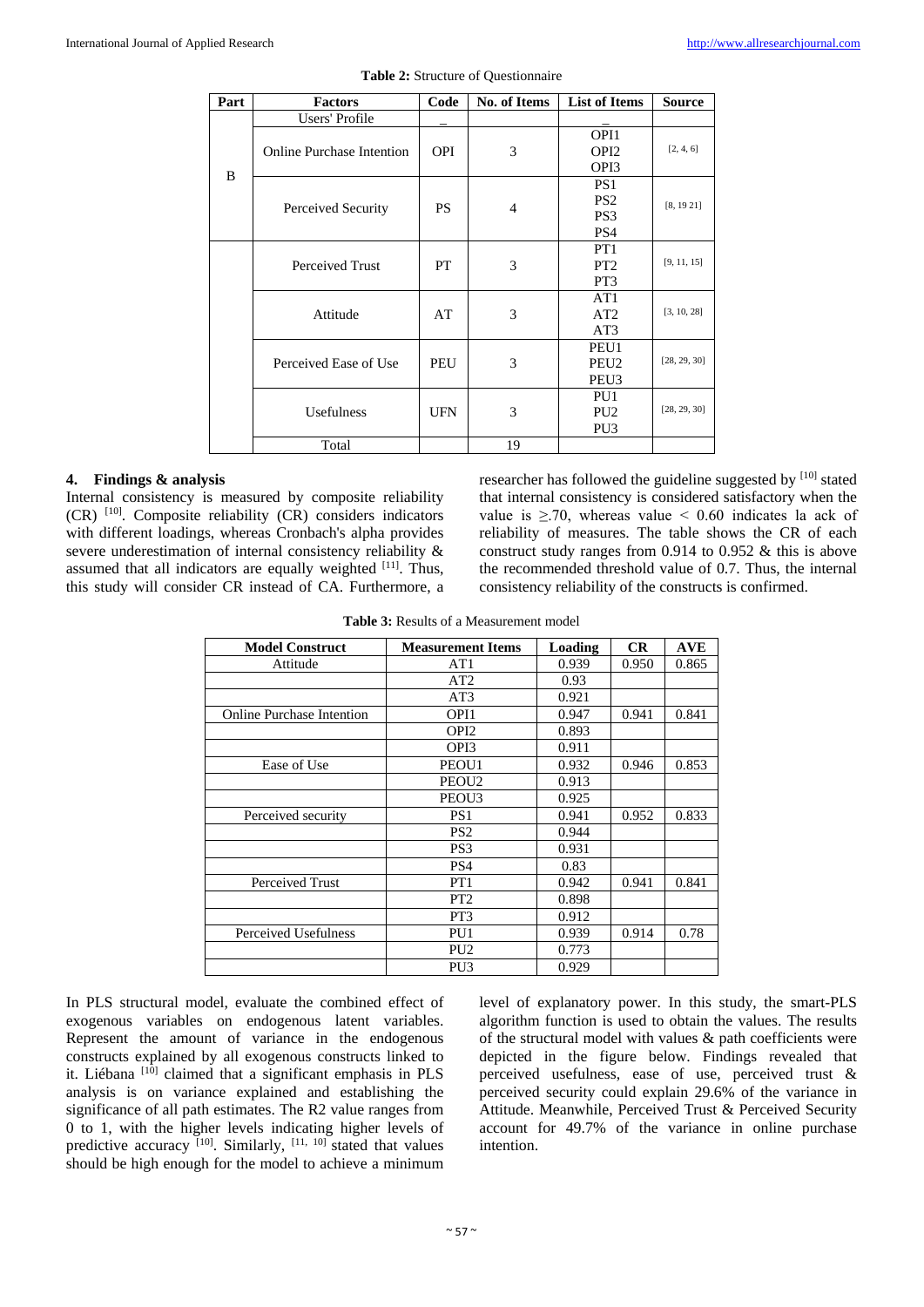**Table 4:** R-Square

|                                  | <b>R</b> Square |
|----------------------------------|-----------------|
| Attitude                         | 0.296           |
| <b>Online Purchase Intention</b> | በ 497           |



**Fig 2:** The PLS model showing R-Square & Path coefficients



**Fig 3:** Model showing path coefficient with P-values

As mentioned in the methodology chapter, PLS is a nonparametric analysis & does not require the normality of data. Consequently, chances are there that the t-values will be inflated or deflated, which led to type one error. Thus, the bootstrapping procedure is suggested by [10]. In bootstrapping procedure, many subsamples (e.g., 5000) are taken from the original sample with replacement to determine standard bootstrap errors, which gives approximate t-values for the significance testing of the structural path <sup>[10]</sup>. Next, the researcher needs to examine the

path coefficients, representing the hypothesized relationships that link the constructs. The path coefficient helps the researcher what the strength of the relationship between two latent variables is. Finally, the critical values for significance in the two-tailed test & one-tailed test are discussed as recommended by  $[11]$ . Thus, direct effects hypotheses are tabulated in the table below with bootstrapping (5000) as suggested by  $[10]$  while using Smart-PLS.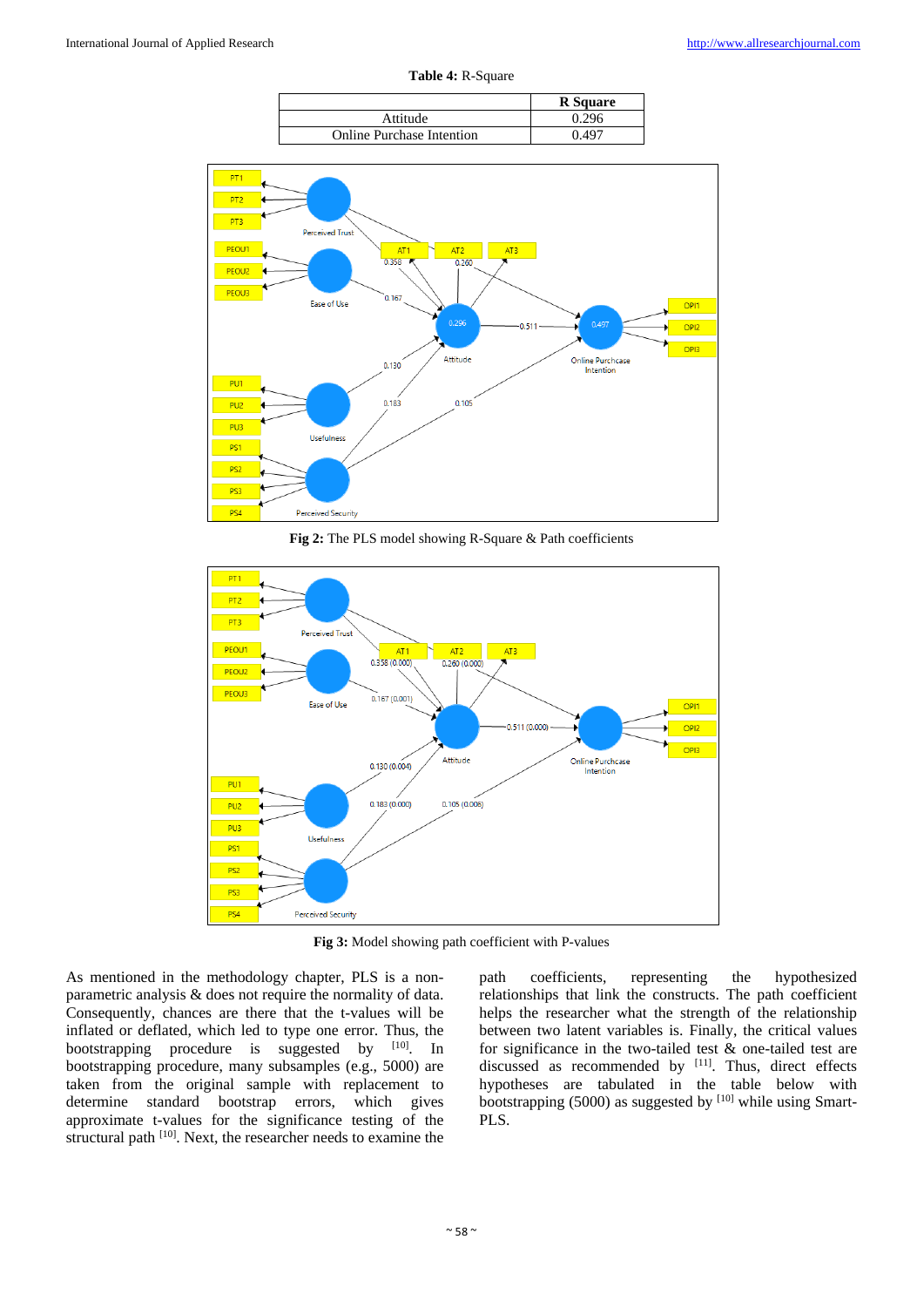| <b>Relationship</b>                                            | Direct Effect $(\beta)$ | <b>Standard Error</b> | <b>T</b> Statistics | <b>P</b> Values |
|----------------------------------------------------------------|-------------------------|-----------------------|---------------------|-----------------|
| $H1$ : Attitude -> Online Purchase Intention                   | 0.511                   | 0.051                 | 9.966               | 0.000           |
| $H2$ : Perceived Trust $\rightarrow$ Online Purchase Intention | 0.26                    | 0.056                 | 4.645               | 0.000           |
| $H3$ : Perceived Trust $\rightarrow$ Attitude                  | 0.358                   | 0.054                 | 6.669               | 0.000           |
| H4: Perceived Security -> Online Purchase Intention            | 0.105                   | 0.038                 | 2.75                | 0.006           |
| H5: Perceived Security -> Attitude                             | 0.183                   | 0.044                 | 4.125               | 0.000           |
| $H6:$ Usefulness $\rightarrow$ Attitude                        | 0.13                    | 0.045                 | 2.891               | 0.004           |
| $H7$ : Ease of Use -> Attitude                                 | 0.167                   | 0.047                 | 3.577               | 0.001           |

| <b>Table 4: Path Coefficient Assessment</b> |  |
|---------------------------------------------|--|
|---------------------------------------------|--|

## **5. Discussion**

After model development & model evaluation, it is concluded that Attitude, perceived trust & perceived security are three factors that affect online purchase intention directly. Also, Attitude mediates the effect of perceived security & perceived trust in online purchase intention. Therefore, the most influential factor in online purchase intention is Attitude. In the next step, Attitude, perceived trust & perceived security are evaluated. Perceived usefulness & perceived ease of use are two mediate of Attitude. Based on the proposed conceptual model of this study, there are six variables. Discussion of relationships variable, their implications & their similarity with a result of previous research is presented in this section. The purpose discussion is to interpret & describe the significant findings in light that was already known about the research problem being investigated & to explain any new understanding or insights that emerged as a result of the study of the problem. The discussion will always link to the introduction via the research questions or hypotheses user posed and the literature been reviewed, but it will not simply repeat or rearrange the first sections of the paper; it will clearly explain how the study advanced the reader's understanding of the research problem from where they left them at the end of the review of prior research. Theoretical & practical implications.

An essential contribution of this study is considering the perceived trust, perceived security, perceived ease of use, perceived usefulness, Attitude. According to this study, the complex observable factors give an associated concept model for online purchasing intention. The effect of these variables in a single online purchase intention model is evaluated in this study. The Iraqi government, notably the Iraqi Communications & Media Commission (CMC.iq) & Ministry of Communications of Iraq (MOC), may find some helpful information in this research to grow online purchasing &, consequently, increase usage of e-commerce. As perceived trust & perceived security are significant concerns of online customers, the related organizations & privacy policies could make a difference in recognizing what data should be made public towards safeguarding online shoppers' information. For example, having the Trust Mark can be made compulsory for all online shopping websites. Engaging in e-commerce can increase sales & reduce costs making a business more competitive. Sales are increased because the Internet facilitates globalization & allows a company access to a more significant number of targeted customers distributed throughout Iraq. E-commerce uses the latest technology such as telephone & Internet to facilitate buying & selling of products, communication with customers & other entrepreneurs to help each other.

Secondly, the findings of this study validate previous findings on the positive relationship between all perceived trust & perceived security in an online purchase context.

Also, & reputation as perceived security has not yet been examined in the online purchasing environment with TAM Theory. This research tested these factors in the online purchasing environment for the first time while exploring the relationship between them & perceived security. The third contribution of this study is using the Questionnaire & Quantitative research approach to examine the relationships. Previous studies validated the instrument of this study. However, this study comprehensively tested the instrument for both perceived trust & perceived security towards TAM Theory & the Affecting on online purchase intention in Iraq. This study provides a validated model for Iraqi researchers who need to know more about the theoretical foundations of t-commerce being studied & their applications in the Iraqi context. Remarkably, this study can serve as a sample study for Iraqi researchers studying empirical methods in the online purchasing context. This research also has practical implications for online vendor managers & website designers, especially those in Iraq. By identifying the effects of perceived trust, perceived security, & Attitude on online purchase intention for Iraqi online users, online vendors & website designers may be able to assess the strengths & weaknesses of their websites & to develop appropriate strategies to improve their effectiveness. Besides, newly formed online companies may consider understanding the attitudes of online customers toward online purchasing & creating secure & trustworthy websites. Much of the research related to e-commerce has been conducted in developed countries like the United States. It has a high level of individualism, & it seems that they cannot be generalized to other countries with different cultures, especially collectivist cultures (Alam & Yasin, 2010). The result of customer behavior on their perception of trust & security may be different in collectivist cultures.

## **6. Conclusion**

Any appraisal of the results of the evaluated conceptual model in this study could assist the Iraqi Communications & Media Commission (CMC.iq) & Ministry of Communications of Iraq (MoC), the critical regulatory body over Iraq's communication & multimedia, in examining perceived trust, perceived security & Attitude for online purchase activity. In line with the Iraq objective of ensuring information security, network reliability, & integrity, it is highly recommended that online vendors consider users' attitudes and perception of trust & security. Towards that end, the Iraq CMC may conduct the grass-root level awareness program to promote the understanding & implementation of security measures for both online users & providers of communications & multimedia services. Hence, this study demonstrated that Attitude is an influential factor for online purchase intention, besides perceived trust, security in shaping an online purchasing culture towards the anticipated healthy future growth of e-commerce.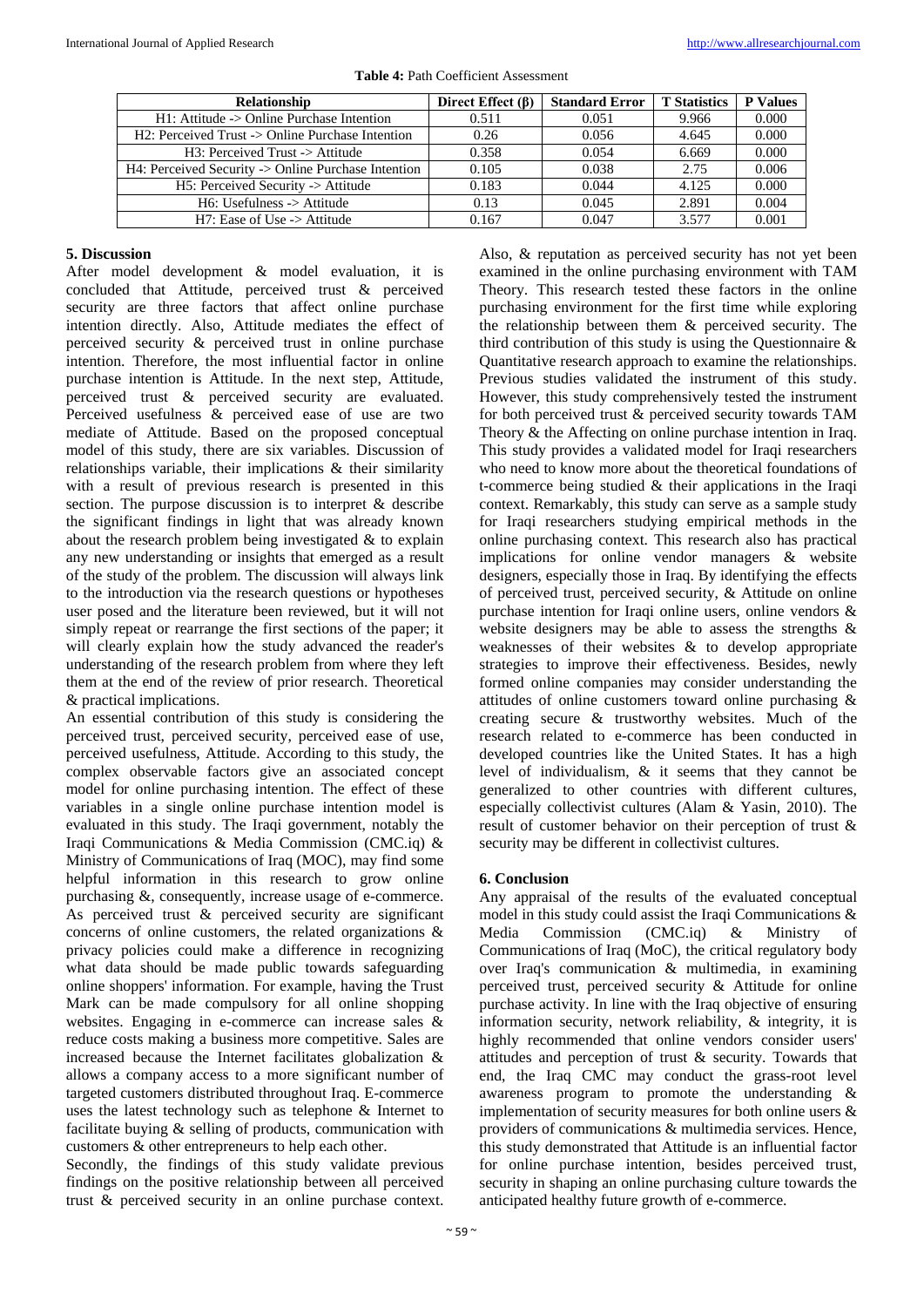## **Limitations**

As with all research, this study has some limitations, & these are presented in this section. First & foremost, factors that influence online purchase intention other than perceived trust & perceived security are not considered in this study. There are other factors, & it is impossible to consider all of them. Therefore, some factors may have been missed in this study. Among those that affect online purchase intention, Privacy, controllability, knowledge, third party, familiarity, & self-efficacy can also have a considerable impact on purchase intention. Risk as a factor that impacts perceived trust & perceived security also is not considered in this study. The inclusion of these factors could play a significant role in establishing their impact on online purchase intention. Secondly, limitation of access to all online users & lack of collaboration with popular online shops in Iraq for data collection, for example (Aliexpress, Miswag, Mredy) hindered this study in covering the general Iraqi public. While the unit of analysis was confined to Iraqi students, their age range & their accessibility to the Internet & current literature had indicated them as a valuable proxy for online customers. Future studies may attempt nonstudents' points of view, resulting in some variation to the findings. Third, the limited selection of sampling based on a geographical issue may prevent the generalization of the results to the broader Iraq context. The sample for this study was based on seven public universities in Baghdad as the most developed & economic region in Iraqis a result, only other geographic contexts with similar characteristics may be used to extrapolate the findings. Additional research with different populations may be required to properly validate and validate the results. Fourth, there are different aspects of security & trust in different studies. Can be studied the security issue from either technical or non-technical perspectives. This study only considered minimal security knowledge for an online customer to navigate the chosen website & how to perform using electronic payment systems. The same concept may also be studied the trust in different aspects such as trust on the website, group members, & auction initiators. This study focused on trust in a website. Other factors that affect trust in diff v-00900erent aspects such as feedback or shared vision, Privacy, information quality, familiarity, which are not considered in the measurement of this study, & can be included for future research. Fifth, this is an empirical-based study where all concepts & their relationships are measured at one point in time. Lastly, an analysis of demographic data was omitted in this study. Demographic information such as age, gender, education level & income may allow specific additional insight into the sample's characteristics. It would be interesting to inquire further on online customers' purchasing behavior & motivation in terms of age categories. It will be attractive to pr on their attitudes towards security awareness & trust in virtual shops. Similarly, their educational background & gender may have some moderating effect on the factors used in such a study.

#### **Reference**

- 1. Amaro S, Duarte P. An integrative model of consumers' intentions to purchase travel online. *Tourism Management*, 2015;*46:*64-79.
- 2. Armstrong GM, Kotler P, Harker M, Brennan R. *Marketing: an introduction*. Pearson UK 2018.
- 3. Featherman MS, Hajli N. Self-service technologies & eservices risks in the ial commerce era. Journal of Business Ethics 2016;139(2):251-269.
- 4. Groß M. Impediments to mobile shopping continued usage intention: A trust-risk-relationship. Journal of Retailing & Consumer Services 2016;33:109-119.
- 5. Hajli N, Sims J, Zadeh AH, Richard MO. A social commerce investigation of the role of trust in a social networking site on purchase intentions. Journal of Business Research, 2017;71:133-141.
- 6. Hubert M, Blut M, Brock C, Backhaus C, Eberhardt T. Acceptance of smartphone‐based mobile shopping: Mobile benefits, customer characteristics, perceived risks, & the impact of the application context. Psychology & Marketing 2017;34(2):175-194.
- 7. Huseynov F, Yıldırım SÖ. Internet users' attitudes toward business-to-consumer online shopping: A survey. Information Development 2016;*32*(3):452-465.
- 8. Husnain M, Toor A. The impact of social network marketing on consumer purchase intention in Pakistan: Consumer engagement as a mediator. AJAB 2017;10(1):167-199.
- 9. Kumar R. *Research methodology: A step-by-step guide for beginners*. Sage Publications Limited 2019.
- 10. Liébana-Cabanillas F, Marinković V, Kalinić Z. A SEM-neural network approach for predicting antecedents of m-commerce acceptance. International Journal of Information Management 2017;37(2):14-24.
- 11. Liébana-Cabanillas F, Marinković V, Kalinić Z. A SEM-neural network approach for predicting antecedents of m-commerce acceptance. International Journal of Information Management 2017;*37*(2):14-24.
- 12. Lim YJ, Osman A, Salahuddin SN, Romle AR, Abdullah S. Factors influencing online shopping behavior: the mediating role of purchase intention. Procedia Economics & Finance 2016;*35*(5):401-410.
- 13. Lu B, Fan W, Zhou M. Social presence, trust, & social commerce purchase intention: An empirical research. Computers in Human Behavior 2016;56:225-237.
- 14. Maichum K, Parichatnon S, Peng KC. Application of the extended theory of planned behavior model to investigate purchase intention of green products among Thai consumers. Sustainability 2016;8(10):1077.
- 15. Oghazi P, Karlsson S, Hellström D, Hjort K. Online purchase return policy leniency & purchase decision: Mediating role of consumer trust. Journal of Retailing & Consumer Services, 2018;41:190-200.
- 16. Rishi B, Khasawneh AHMAl. Determinants of online purchase intention: a study of Emirati consumers. International Journal of Islamic Marketing & Branding 2017;2(3):200-214.
- 17. Roudposhti VM, Nilashi M, Mardani A, Streimikiene D, Samad S, Ibrahim O. A new model for customer purchase intention in e-commerce recommendation agents. Journal of International Studies 2018;11(4).
- 18. Shaouf A, Lü K, Li X. The effect of web advertising visual design on online purchase intention: An examination across gender. Computers in Human Behavior 2016;60:622-634.
- 19. Solomon MR, White K, Dahl DW, Zaichkowsky JL, Polegato R. *Consumer behavior: Buying, having, & being*. Pearson Boston, MA 2017.
- 20. Stouthuysen K, Teunis I, Reusen E, Slabbinck H. Initial trust & intentions to buy The effect of vendor-specific